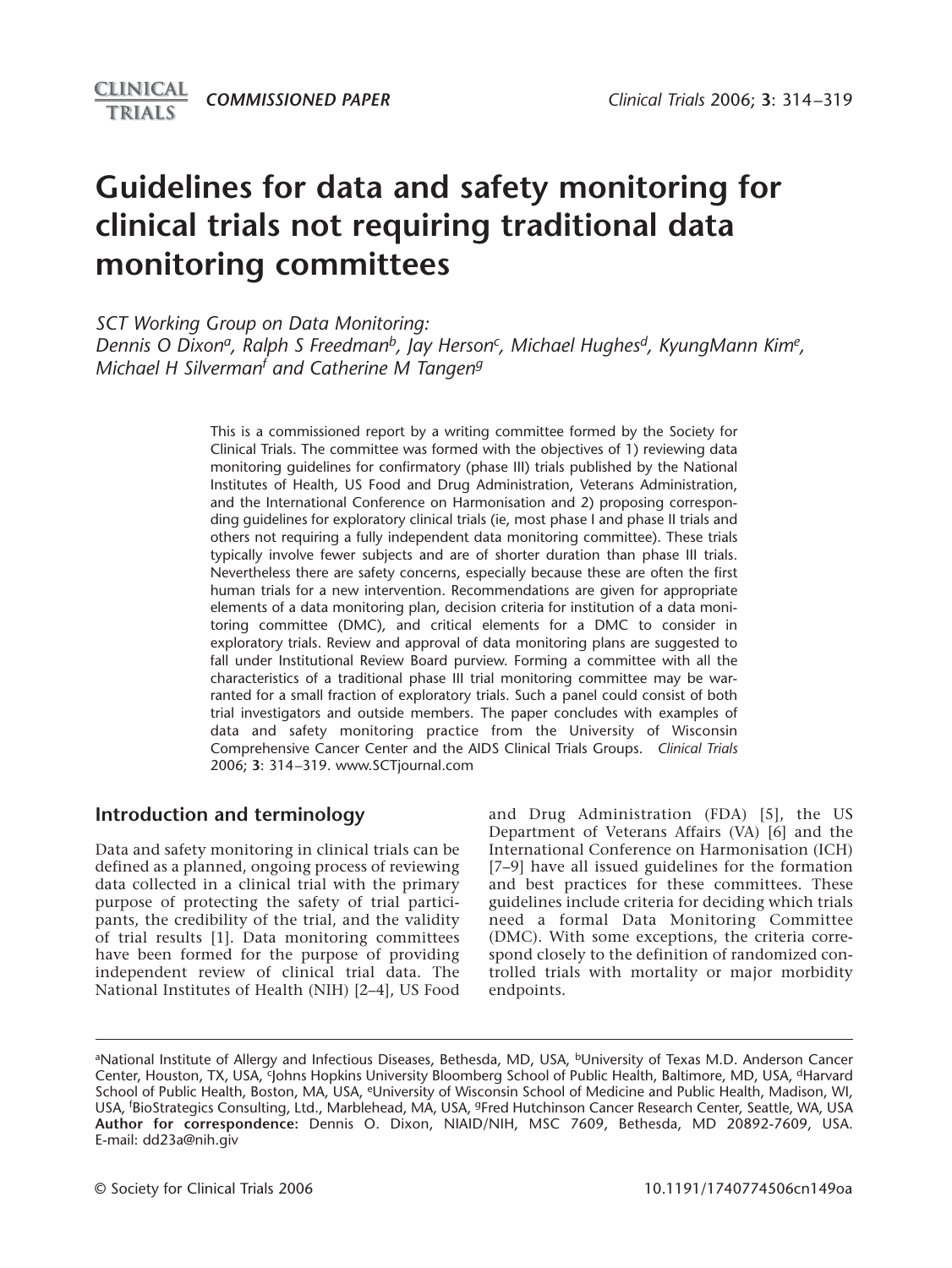Recent policy guidelines in the US [3,4] indicate that a data monitoring plan should exist for all clinical trials be they exploratory (phase I, II) or confirmatory (phase III).<sup>1</sup> A principal issue in this regard is whether independent review, such as a formal DMC is required in the exploratory trials or whether other models can better meet the needs of these early clinical studies. Complete independence of members from the investigators and sponsors and severe restrictions on access to interim trial results are defining characteristics of DMCs for phase III trials and certain other trials, so the decision to rely on a DMC has real implications. Our concern is with those trials not using a DMC, not the question of whether a particular trial should use one.

The data monitoring plans of all studies, regardless of phase, share common elements, but most attention heretofore has been on studies employing formal DMCs. We want to encourage a systematic approach for the interim monitoring of all clinical trials. Little guidance is available for organizing monitoring plans for exploratory trials, although some individual institutions have established guidelines (eg, [10,11]). In this article we attempt to provide such guidance. Hibberd and Weiner [13] recently addressed the same issue, although the perspective is somewhat different. The DAMOCLES Project has provided a comprehensive bibliography on data monitoring [14].

In November, 2003 the Publication Committee of the Society for Clinical Trials identified a need for specifying characteristics of acceptable data monitoring plans for exploratory clinical trials. The society commissioned a writing committee to propose a set of characteristics the society could support. This paper presents the committee's recommendations.

The term *data monitoring plan* (*committee*) herein will be considered to be equivalent to *data and safety monitoring plan* (*board*) as used in NIH guidelines. We use the term *sponsor* to mean the organization that provides funding for the clinical trial. It can be a government agency, foundation, pharmaceutical firm or institution conducting the trial. The term *subject* may refer to a patient or other volunteer. The term *intervention* may refer to a drug, surgical procedure, medical device or behavioral intervention.

The issues discussed here are relevant beyond the United States, although terminology differs in other locales. "Institutional Review Board" (IRB) is not quite equivalent to "Ethics Committee" or "Local Ethics Committee" as used elsewhere. Details of the recommendations contained herein would have to be adapted to the local regulatory or policy environment.

## **Prerequisites of an adequate plan**

All trials must be designed to facilitate monitoring. The components of a good protocol are the topic of many guidances and are outside the scope of this paper. A well-written protocol will prevent multiple unnecessary deviations which might impact on study integrity or even safety. The following protocol and design elements should be regarded as prerequisites for a good data monitoring plan:

- Eligibility criteria must ensure enrollment of subjects with appropriate risk/benefit ratio – that is, do not put subjects at risk by enrolling those who are either unlikely to benefit and/or at inordinate risk for toxicity. Establish meaningful baseline organ dysfunction limits for entry, for example, hypertension or diabetes adequately controlled.
- On-treatment safety evaluations (examinations, adverse event monitoring, laboratory testing, ECGs, and so on) must be required at sufficient intervals to elicit emerging safety problems in the relevant subject population, and the amount of information and level of detail that is necessary for capture on case report forms is adequately specified.
- Subject registration systems must be in place to ensure that all eligibility criteria, including the signing of the informed consent document, are checked prior to treatment start. Suitable guidance is given regarding concomitant medication and procedures.
- Adequate provisions must be made for discontinuation or dose modification of the drug in an individual subject in the case of adverse event, disease progression and need for additional/alternative therapy.
- Adequate procedures must be established for discontinuing the entire trial or suspending enrollment of subjects for reasons of safety and/or efficacy.
- Directions regarding the observation, determination and reporting of adverse events are satisfactory and all sponsor contact personnel are identified.
- There must be an adequate plan for data management so that data (case report forms, laboratory reports) are submitted in a timely manner and

<sup>1</sup> "Exploratory" clinical trial means any trial that does not require a fully independent data monitoring committee; it generally refers to phase I and II, but not always. Traditionally Data Monitoring Committees have been employed mainly for randomized controlled trials, and some phase III trials use historical or other nonrandomized controls. Our focus here is on clinical trials not deemed to require a Data Monitoring Committee under relevant regulations and policies.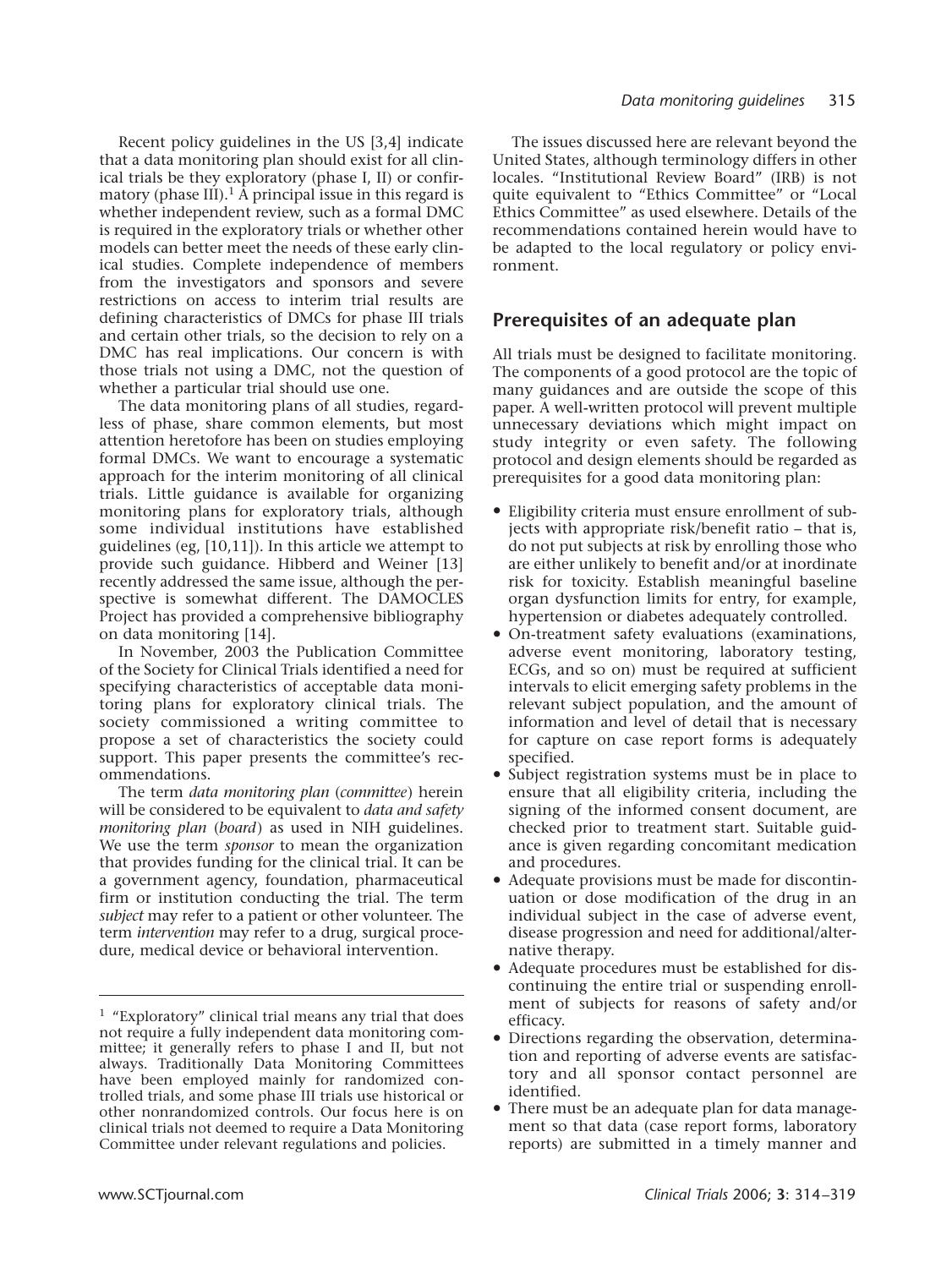data are processed, summarized and monitored with appropriate frequency.

- There is a cogent analytic plan for safety and efficacy and justification of sample size.
- Ongoing data and safety review process (including to whom recommendations go) must be described.
- Definitions of potential conflicts of interest for protocol team, investigators and DMC members should be described.

# **Basic structure and operations**

The fully independent, chartered DMC is the ultimate implementation of the data and safety monitoring principles [1]. The opposite end of the spectrum consists of the study chair or principal investigator, usually with a few staff and other close colleagues, following trial progress and making adjustments in an informal way. The historical record demonstrates that the informal approach has been effective in a large majority of trials. Those situations in which it has not been effective point to the need for models that incorporate more formality and independence, albeit short of a DMC.

In the last few years experience has been gained with monitoring structures intermediate between DMCs and those using only study chairs. The two relevant dimensions of difference are the degree of independence and of preplanning. "Independence" in this context has no absolute definition. DMC members almost always have no role whatsoever with the trial they monitor other than service on the DMC. Less restrictive interpretations would allow persons in the same institution who do not collaborate with the protocol team members or see the trial volunteers. They might even be in the same medical school department as long as there were no supervisory relationships. A particular monitoring entity could, in principle, have any fraction of its members fully independent, partially independent, or internal to the protocol team.

Each structure involves different trade-offs. Each increment of independence will add to perceived objectivity, with the fully independent DMC maximizing that perception. With regard to preplanning, DMCs normally work with interim analysis plans completely specified at the start, reviews rarely occur more than twice yearly and are scheduled well in advance, and most meetings are in person. Exploratory trials by their nature need more flexibility, in particular to respond to unexpected adverse events. It is easier to arrange meetings on short notice when members are in close proximity. When preliminary safety information is minimal, the risk of such events can be higher, as is often the case in exploratory trials, increasing the need for flexibility. Flexibility is

also a real advantage when an IRB has required that accelerated continuing review take place.

In general, most phase III trials will have DMCs, most phase II trials will have partially independent committees, and most phase I trials are monitored by the protocol team. In those instances where a formal committee is felt to be necessary for an exploratory trial, the data monitoring plan should include specifics to answer the following questions:

- What are the committee's responsibilities?
- To whom or what does the committee report?
- Who should serve on the committee?
- How are the members appointed?

To avoid confusion, we reserve "DMC" for committees having all the characteristics and methods of operation advocated by Ellenberg *et al.* [1]. We refer to other formal committees as Study (or Safety) Monitoring Committees (SMC). The SMC for an exploratory clinical trial should always consist of physicians knowledgeable as a group about the indication and expected safety issues. A biostatistician should generally be included in the SMC. At the phase I – pharmacokinetics/dosimetry level – the protocol team is typically sufficient to assume responsibilities for data monitoring. The data collected are objective and the trials are of short duration. However, if the trial is a novel therapy for which there is limited or no prior experience (such as gene therapy, nanotechnology and/or drugeluting stents), outside reviewers with relevant expertise may be necessary.

SMC responsibilities would be similar to those of DMCs but would be scale-limited. For instance, it may be impractical to propose a group sequential early termination plan for a trial that enrolls only 20 subjects. One of the first SMC responsibilities would be to specify what data it needs to fulfill the responsibilities of its charter. The SMC would then review the protocol to ensure that the data needed are being collected in the trial and with the appropriate frequency. The SMC should have the right to recommend trial termination and/or protocol amendments for safety concerns. The reporting process of such a decision to the sponsor and IRB should be clearly documented before the trial begins. The SMC should also monitor accrual and make recommendations as to the feasibility of completing the trial as specified in the protocol.

# **Review and approval of a monitoring plan**

Who should determine whether a data monitoring plan is acceptable? In addition to the trial sponsor, the local Institutional Review Board (IRB) must be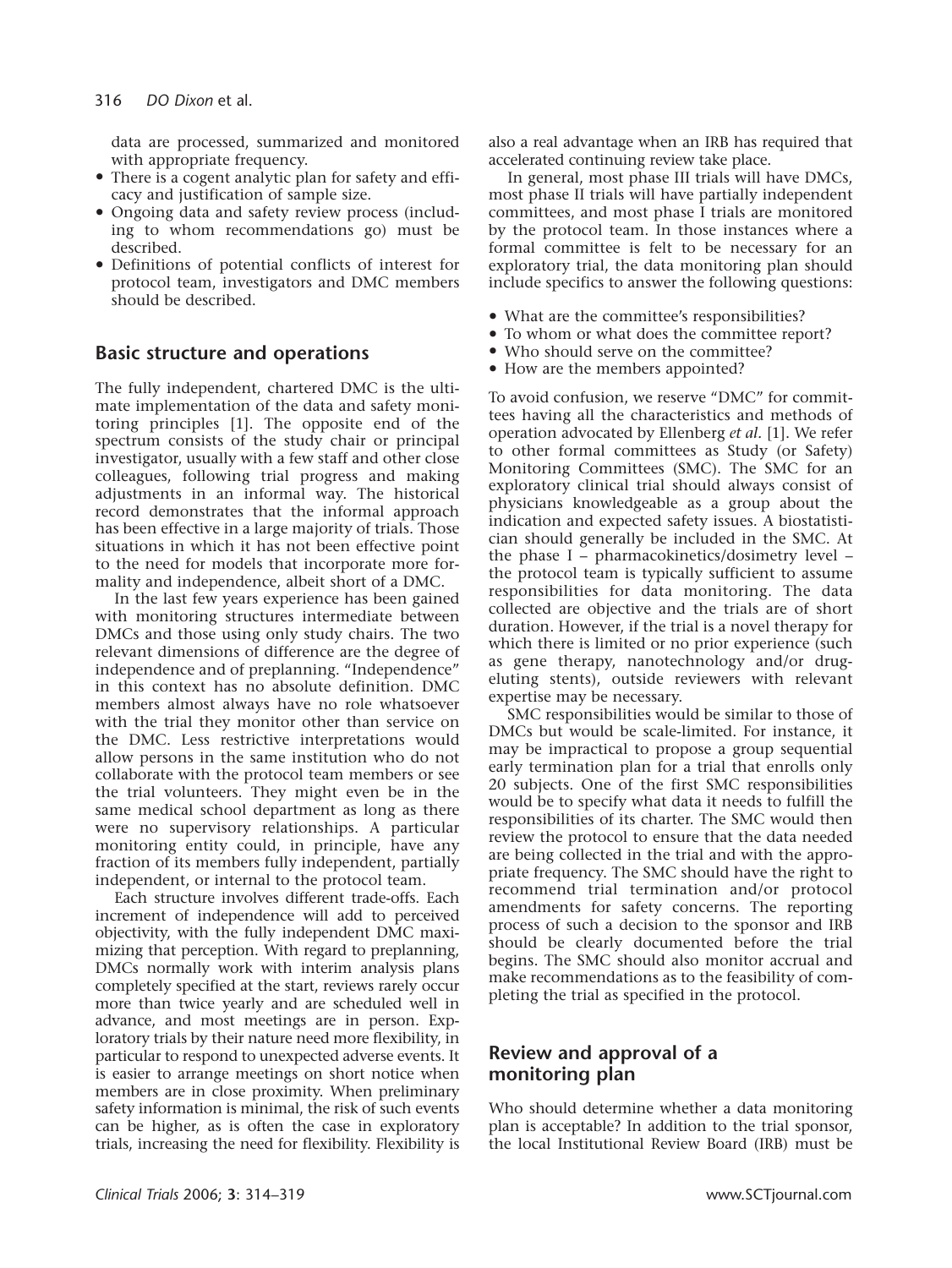satisfied the plan is adequate, at least for trials supported by NIH. In reviewing a data monitoring plan an IRB would consider the scientific merits and the relative risk to subjects of the protocol and might propose enhancements or changes to the data monitoring plan. In assessing the details of a data monitoring plan the IRB would take into account whether the interventions used are already approved, safety is well understood and issues of combination therapy of approved interventions are addressed. The IRB would be expected to take the appropriate NIH, VA, ICH FDA and sponsor guidelines for data monitoring into account. These deliberations may result in a request for modification of the data monitoring plan such as requiring outside members on the SMC, or changing eligibility requirements to eliminate subjects who are not likely to benefit. The IRB will usually require reports from the SMC, no less often than annually and much more often in the case of trials that may involve significant risk.

Many institutions currently have one or more Clinical Research Committees (CRC) whose deliberations for proposed clinical trials generally precede those of the IRB. These committees usually evaluate the scientific merit of proposed clinical trials. If the IRB chooses to delegate or share responsibilities with the CRC, this division of labor should be clearly documented.

# **Examples of data and safety monitoring practice**

The following are two examples of data and safety monitoring practice. The first example is from a typical National Cancer Institute (NCI)-designated cancer center where many early phase exploratory clinical trials are conducted and the other from two clinical trial groups in HIV/AIDS.

#### **Comprehensive cancer center**

Exploratory clinical trials are typical in oncology. A large number of cancer clinical trials in every phase are conducted at the NCI-designated cancer centers in the United States. NIH policy [2,4] requires that grantees have procedures in place for data and safety monitoring of clinical trials to ensure the safety of participants, the validity of data, and the appropriate termination of studies for which significant benefits or risks have been uncovered. Following NIH policy, every NCI-designated cancer center is expected to have in place an institutional data and safety monitoring plan that meets the NCI's specific requirements [12]. The NCI's requirements include four essential elements of data and safety monitoring: 1) monitoring the progress of

trials and the safety of participants, 2) plans for assuring compliance with requirements regarding the reporting of adverse events, 3) plans for assuring that any temporary or permanent suspension of an NCI-funded clinical trial is reported to the NCI, and 4) plans for assuring data accuracy and protocol compliance.

The University of Wisconsin Comprehensive Cancer Center (UWCCC) is a NCI-designated cancer center. It receives the Cancer Center Support Grant (CCSG) from the NCI. To receive the CCSG, it is required to have in place an approved Protocol Review and Monitoring System (PRMS). In addition to the required review by the IRB, which focuses on the protection of human subjects, PRMS reviews and monitors cancer clinical trials for scientific merit, priorities and progress.

At UWCCC, the Clinical Affairs Committee (CAC) and its subcommittee, the Clinical Trials Monitoring Committee (CTMC), make up the PRMS. The Clinical Affairs Committee is charged primarily with review of clinical trial protocols related to cancer for scientific merit and priorities, and the Clinical Trials Monitoring Committee is charged with review for scientific progress and reports to the Clinical Affairs Committee. The Clinical Affairs Committee also evaluates cancer clinical trial protocols for adequacy of the data monitoring plan. Only after approval by the Clinical Affairs Committee, protocols can be submitted to the local IRB. The UWCCC developed a template for investigator-initiated protocols, which UWCCC investigators are expected to use [11].

As NIH policy acknowledges, at the frontline of data and safety monitoring are principal investigators and project managers. The UWCCC clinical research program is organized around disease and modality groups. Each group is responsible for monitoring safety of participants in its portfolio of clinical trials, for validity of data and for appropriate termination of studies. The Clinical Trials Monitoring Committee serves as the UWCCC's data and safety monitoring board. Each group is required to submit a data and safety monitoring report for each protocol to the Clinical Trials Monitoring Committee quarterly or semi-annually. A typical report includes the summary of study status, status of enrolled participants, treatment and dose adjustments, adverse events and objective response. Cumulative adverse event rates are monitored monthly by each group. If a study exceeds a pre-specified rate of adverse events, it is immediately reported to the Clinical Trials Monitoring Committee Chair for discussion and any necessary actions are taken in consultation with the Clinical Trials Monitoring Committee. The Clinical Trials Monitoring Committee also monitors whether each group is complying with the data monitoring plan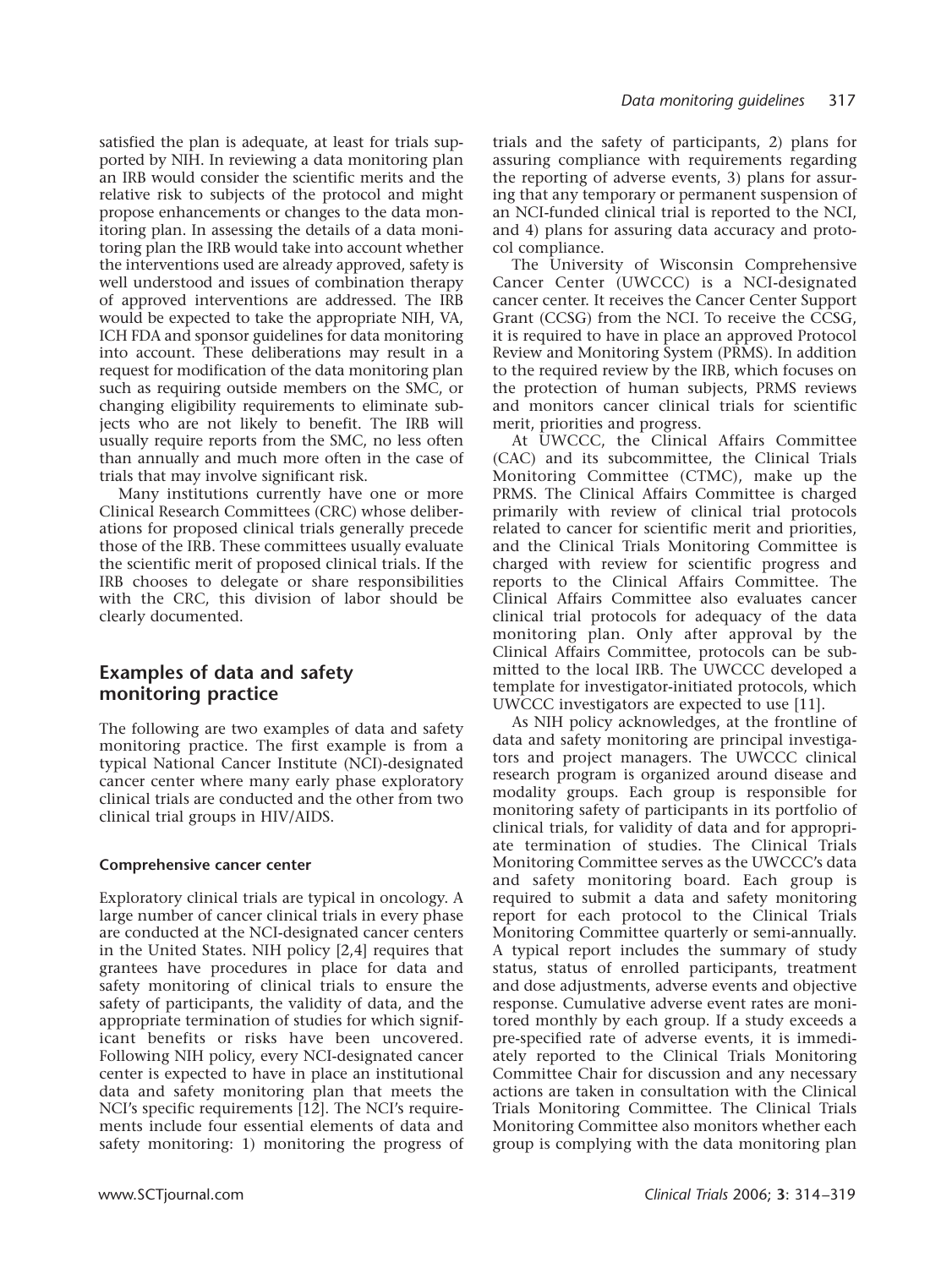specified in the protocol, both in terms of timely reporting of adverse events and regulatory reporting responsibilities. Data accuracy and protocol compliance are monitored by the UWCCC's internal quality control program, which includes quarterly quality assurance and response review and semi-annual internal audit.

For protocols initiated by outside sponsors such as industry or NIH, UWCCC evaluates sponsor data monitoring plans for adequacy and relies on their monitoring procedures for the study. However, the safety of participants enrolled at UWCCC, its affiliates and regional partners is monitored by the Clinical Trials Monitoring Committee regardless of the sponsorship being intramural or extramural.

### **AIDS Clinical Trials Groups (ACTG)**

The Adult and Pediatric AIDS Clinical Trials Groups (AACTG and PACTG, ACTG will hereafter denote either AACTG or PACTG) undertake a large number of clinical trials including many phase I and II trials. All trials are multicenter involving AIDS Clinical Trials Units (ACTUs) throughout the US and increasingly internationally. Funding is primarily from the National Institute of Allergy and Infectious Diseases (NIAID) and so the monitoring of trials needs to meet National Institute of Health requirements. For phase III clinical trials, NIAID organizes a DMC entirely independent of the ACTGs, which reviews interim analyses. For earlier phase trials, the ACTGs organize monitoring of studies.

Regardless of the phase of a clinical trial, the approach to monitoring of a trial is defined in the trial protocol. This includes details of what interim results will be monitored and when analyses will be completed, who will review interim results, and what guidelines will be followed for modification or termination of a study. Standard operating procedures for monitoring are followed in both ACTGs. All protocols are reviewed internally within the ACTGs and by NIAID. Once approved, they are submitted to the local IRB(s) of each of the AIDS Clinical Trials Units who propose to enroll patients into the trial, to the FDA if the study is being done under an IND application, and also to the appropriate regulatory agencies and national ethical review committees of other countries where the study will be conducted.

Monitoring of most phase II trials and some phase I trials is undertaken using a similar approach to the monitoring of phase III trials. Specifically, the ACTG organizes a Study Monitoring Committee (SMC) that includes investigators who are not involved in the conduct of the trial, either in terms of being members of the trial's scientific team or being involved in the enrollment and follow-up of patients in the trial. The set of investigators includes clinicians and a senior statistician from the ACTG statistical center, together with immunologists, virologists or pharmacologists, depending on the study question being addressed. Some Study Monitoring Committees may also include a community representative. In general, the Study Monitoring Committee members are ACTG investigators though for some studies, particularly the later stage phase II trials, there may be one or two members from the NIAID DSMB. Non-ACTG investigators may be included when there is need for specific expertise that cannot be obtained from within the ACTG, usually because the ACTG investigators are involved in the study. For some scientific areas, there is a standing Study Monitoring Committee which reviews all trials in those areas. For other areas, a separate Study Monitoring Committee is established for each trial. The decision about this is largely determined by the number of trials and the availability of independent investigators in the scientific area. Some IRBs require details of Study Monitoring Committee membership in order to satisfy themselves that the committee is appropriately qualified.

Study Monitoring Committees review interim results of a study at least once per year but for many trials reviews are more frequent. Additional reviews can be requested at any time if an emergent issue arises. For example, trial protocols may state that a review is to be triggered by a pre-defined number of adverse events of a particular kind or severity. This provides a "safety valve" which may be particularly important in earlier phase trials. Following a review, the Study Monitoring Committee makes written recommendations about whether to continue the study unchanged, to modify it, or to terminate it. These are advisory to the Executive Committee of the ACTG. Following each review, a letter is also sent to the local IRBs of all AIDS Clinical Trials Units involved in the study. These letters include a brief summary of the status of the study, including accrual but not followup data, information about when the study was reviewed, what the recommendation was, and when the study will next be reviewed.

Some trials, particularly phase I trials, may have all monitoring undertaken by the protocol teams. This is most common in trials, such as dose escalation studies, in which there is a requirement for very rapid reporting of all adverse events with realtime review by the protocol teams, eg, weekly. This follows the pre-specified criteria laid out in the protocol. The protocol team includes a representative from an ACTG scientific committee that has responsibility for oversight of all trials in a particular scientific area, including study viability. As with studies monitored by a Study Monitoring Committee, for trials that are monitored by the